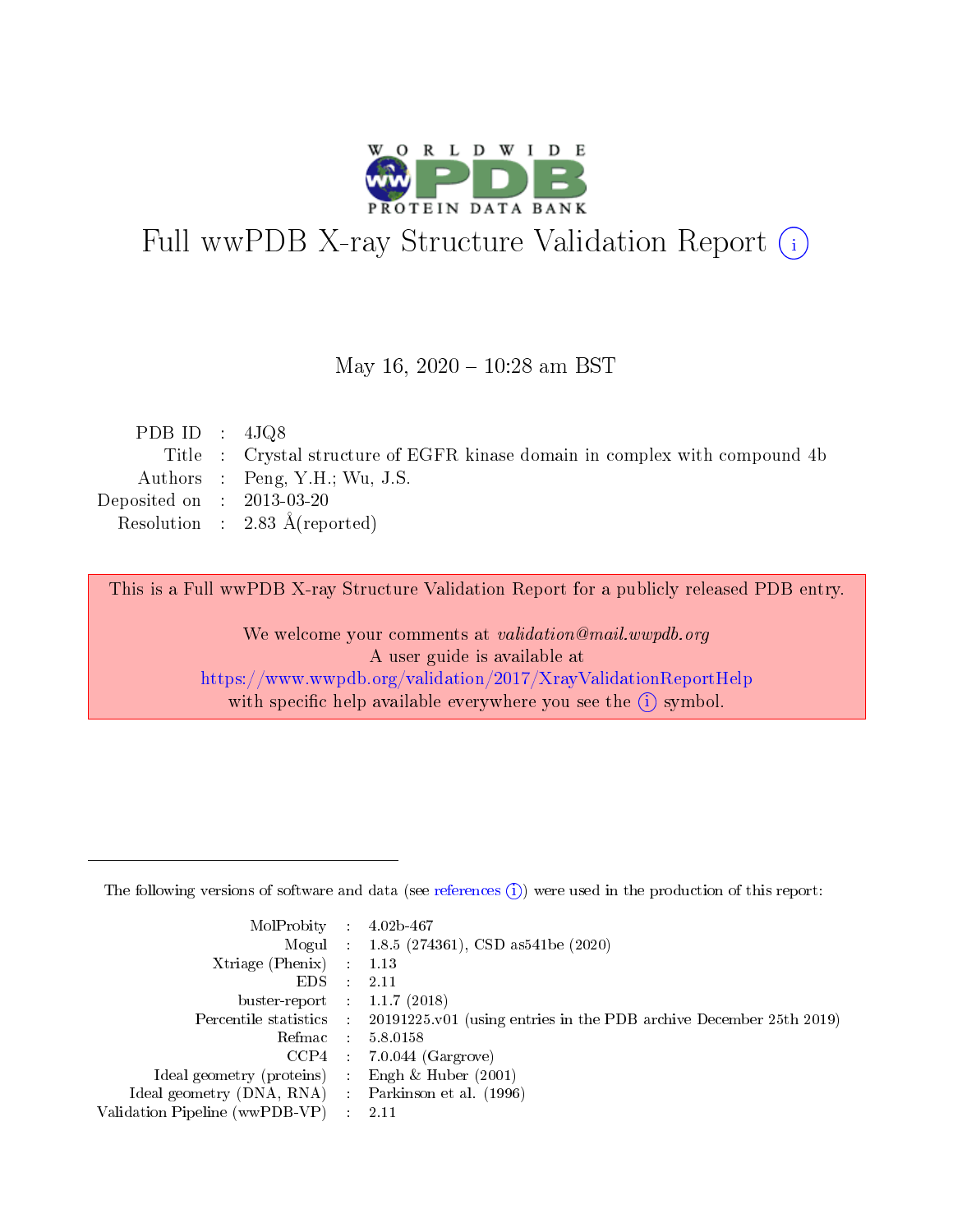# 1 [O](https://www.wwpdb.org/validation/2017/XrayValidationReportHelp#overall_quality)verall quality at a glance  $(i)$

The following experimental techniques were used to determine the structure: X-RAY DIFFRACTION

The reported resolution of this entry is 2.83 Å.

Percentile scores (ranging between 0-100) for global validation metrics of the entry are shown in the following graphic. The table shows the number of entries on which the scores are based.



| Metric                | Whole archive<br>$(\#\text{Entries})$ | Similar resolution<br>$(\#\text{Entries},\,\text{resolution}\,\,\text{range}(\textup{\AA}))$ |
|-----------------------|---------------------------------------|----------------------------------------------------------------------------------------------|
| $R_{free}$            | 130704                                | $1031(2.86-2.82)$                                                                            |
| Clashscore            | 141614                                | $1078(2.86-2.82)$                                                                            |
| Ramachandran outliers | 138981                                | $1050(2.86-2.82)$                                                                            |
| Sidechain outliers    | 138945                                | $1051(2.86-2.82)$                                                                            |
| RSRZ outliers         | 127900                                | $1019(2.86-2.82)$                                                                            |

The table below summarises the geometric issues observed across the polymeric chains and their fit to the electron density. The red, orange, yellow and green segments on the lower bar indicate the fraction of residues that contain outliers for  $>=3, 2, 1$  and 0 types of geometric quality criteria respectively. A grey segment represents the fraction of residues that are not modelled. The numeric value for each fraction is indicated below the corresponding segment, with a dot representing fractions  $\epsilon=5\%$  The upper red bar (where present) indicates the fraction of residues that have poor fit to the electron density. The numeric value is given above the bar.

| Mol       | $\sim$ $\sim$<br>hain | Length      | Quality of chain |    |  |    |  |  |  |
|-----------|-----------------------|-------------|------------------|----|--|----|--|--|--|
|           |                       |             | 4%               |    |  |    |  |  |  |
| <u>д.</u> | . .                   | າ ດ໐<br>ാ∠⊂ | 82%              | 9% |  | 8% |  |  |  |

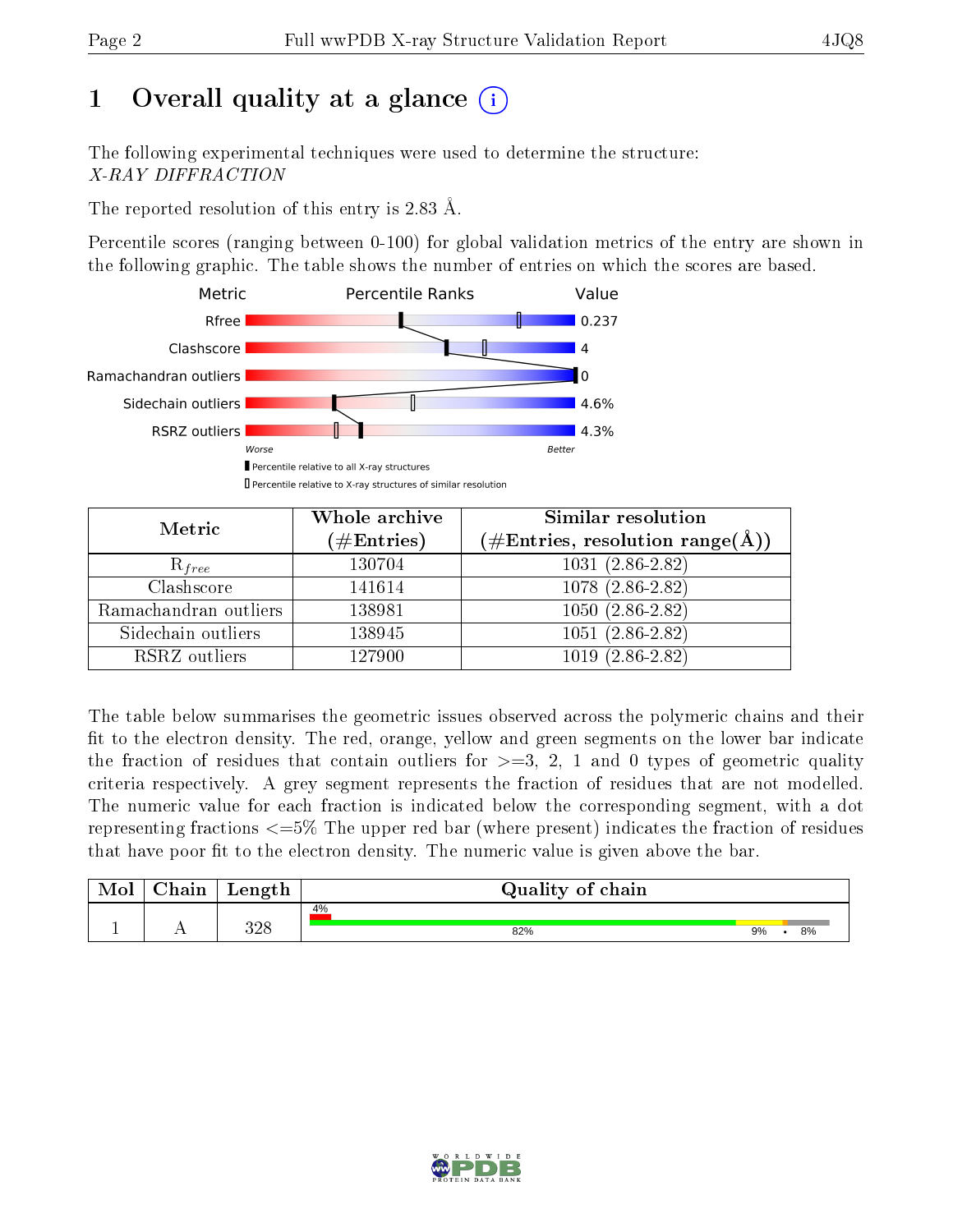# 2 Entry composition (i)

There are 3 unique types of molecules in this entry. The entry contains 2469 atoms, of which 0 are hydrogens and 0 are deuteriums.

In the tables below, the ZeroOcc column contains the number of atoms modelled with zero occupancy, the AltConf column contains the number of residues with at least one atom in alternate conformation and the Trace column contains the number of residues modelled with at most 2 atoms.

Molecule 1 is a protein called Epidermal growth factor receptor.

| Mol | Chain | Residues | Atoms                   |      |     |     | ZeroOcc | $\mid$ AltConf $\mid$ Trace |  |  |
|-----|-------|----------|-------------------------|------|-----|-----|---------|-----------------------------|--|--|
|     |       | 303      | $\mathrm{Tota}$<br>2409 | 1547 | 404 | 442 | $16\,$  |                             |  |  |

There are 2 discrepancies between the modelled and reference sequences:

| Chain |    | Residue   Modelled | - Actual | Comment                 | Reference         |
|-------|----|--------------------|----------|-------------------------|-------------------|
|       |    | GLY                |          | EXPRESSION TAG          | UNP P00533        |
|       | 67 | PRO                | $\sim$   | <b>EXPRESSION TAG  </b> | <b>UNP P00533</b> |

• Molecule 2 is N-[3-(4- $\{[(1S)-2-hydroxy-1-phenylethyl]$ amino}-6-phenylfuro[2,3-d]pyrimi din-5-yl)phenyl]-N 3 ,N 3 -dimethyl-beta-alaninamide (three-letter code: KJ8) (formula:  $C_{31}H_{31}N_5O_3$ .



| Mol | $\mid$ Chain $\mid$ Residues | Atoms            |  |  |  | $ZeroOcc \mid AltConf \mid$ |
|-----|------------------------------|------------------|--|--|--|-----------------------------|
|     |                              | $\mathrm{Total}$ |  |  |  |                             |
|     |                              |                  |  |  |  |                             |

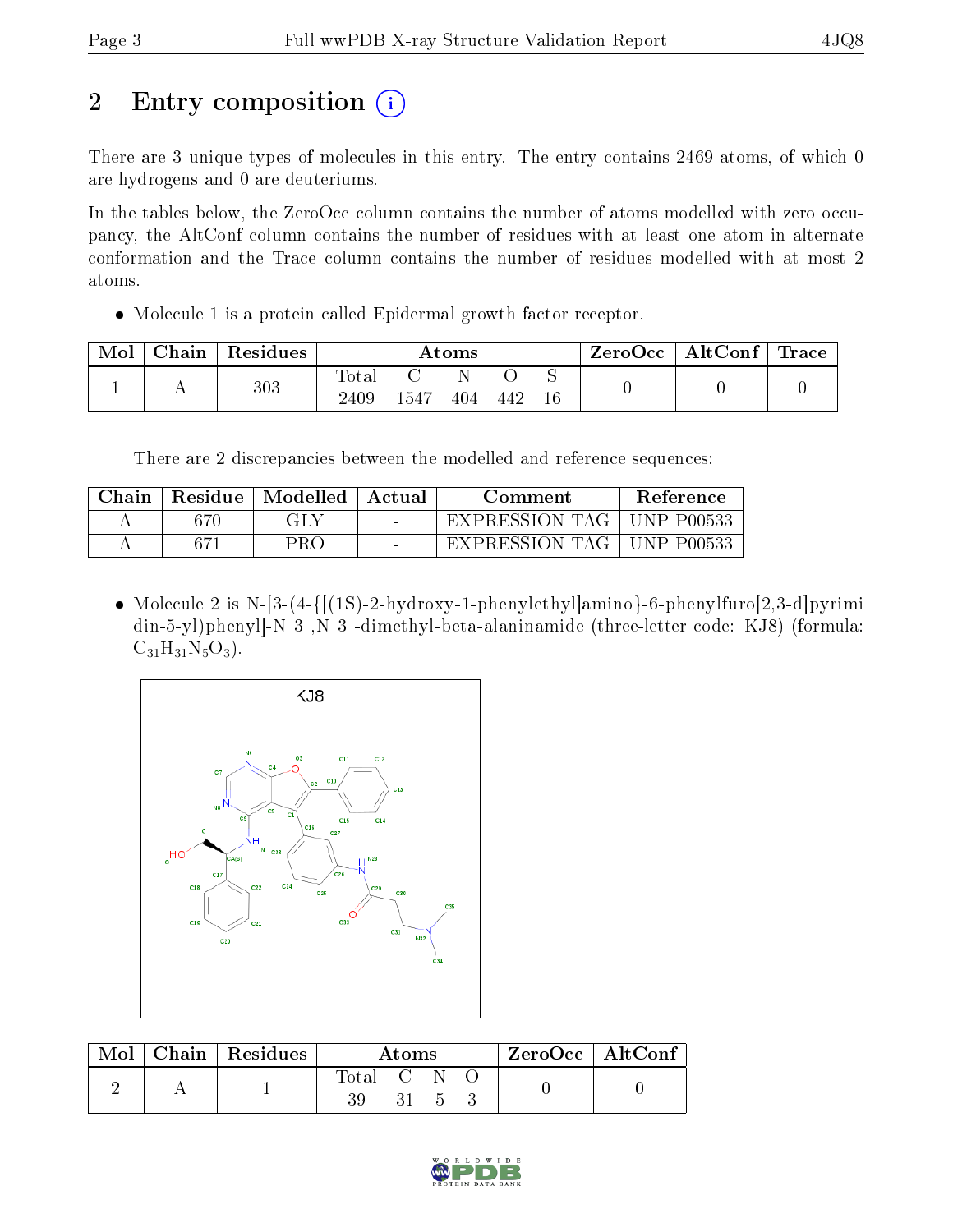$\bullet\,$  Molecule 3 is water.

|  | $\text{Mol}$   Chain   Residues | Atoms | $ZeroOcc \   \ AltConf$ |
|--|---------------------------------|-------|-------------------------|
|  |                                 | Total |                         |

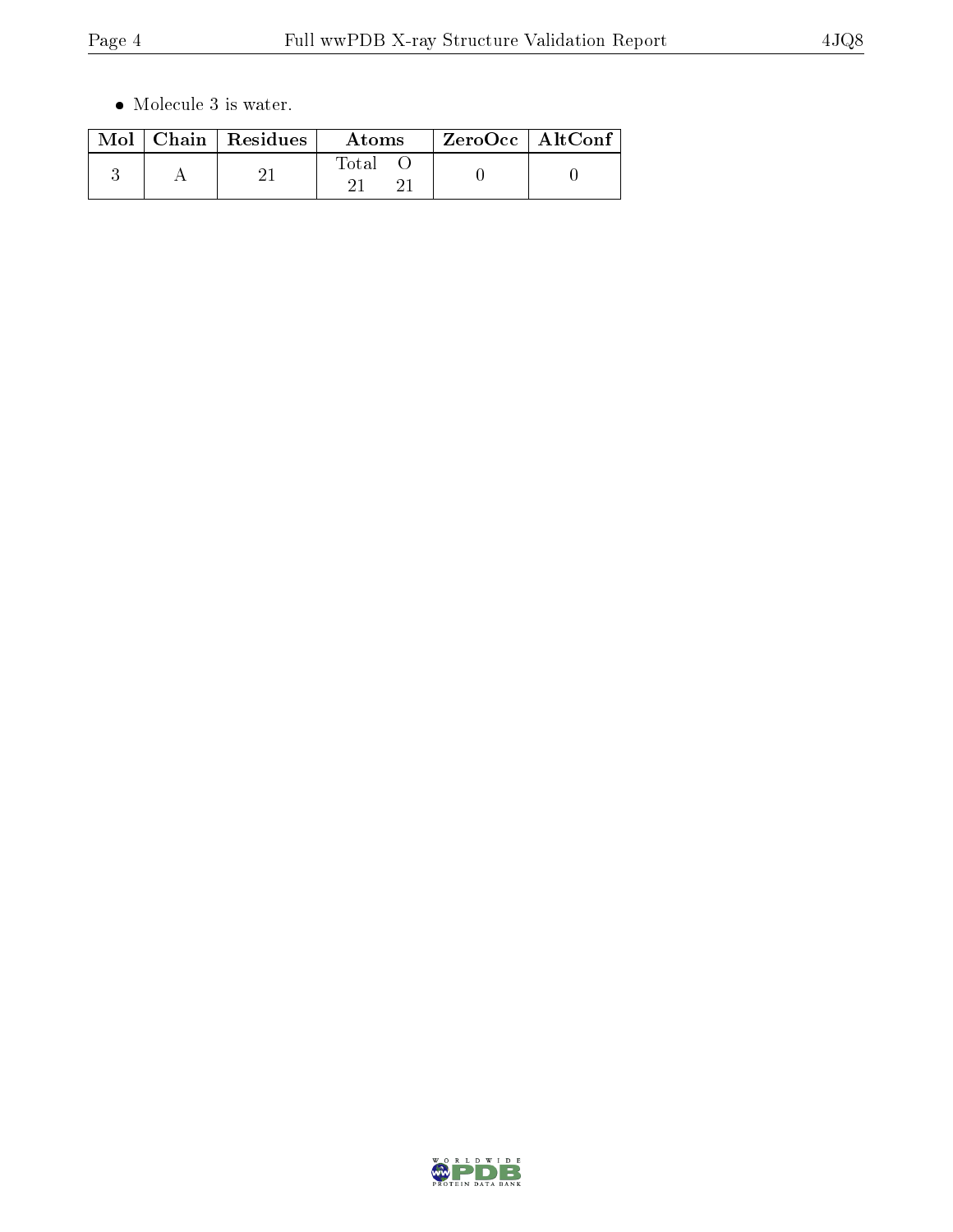# 3 Residue-property plots  $(i)$

These plots are drawn for all protein, RNA and DNA chains in the entry. The first graphic for a chain summarises the proportions of the various outlier classes displayed in the second graphic. The second graphic shows the sequence view annotated by issues in geometry and electron density. Residues are color-coded according to the number of geometric quality criteria for which they contain at least one outlier: green  $= 0$ , yellow  $= 1$ , orange  $= 2$  and red  $= 3$  or more. A red dot above a residue indicates a poor fit to the electron density (RSRZ  $> 2$ ). Stretches of 2 or more consecutive residues without any outlier are shown as a green connector. Residues present in the sample, but not in the model, are shown in grey.

• Molecule 1: Epidermal growth factor receptor



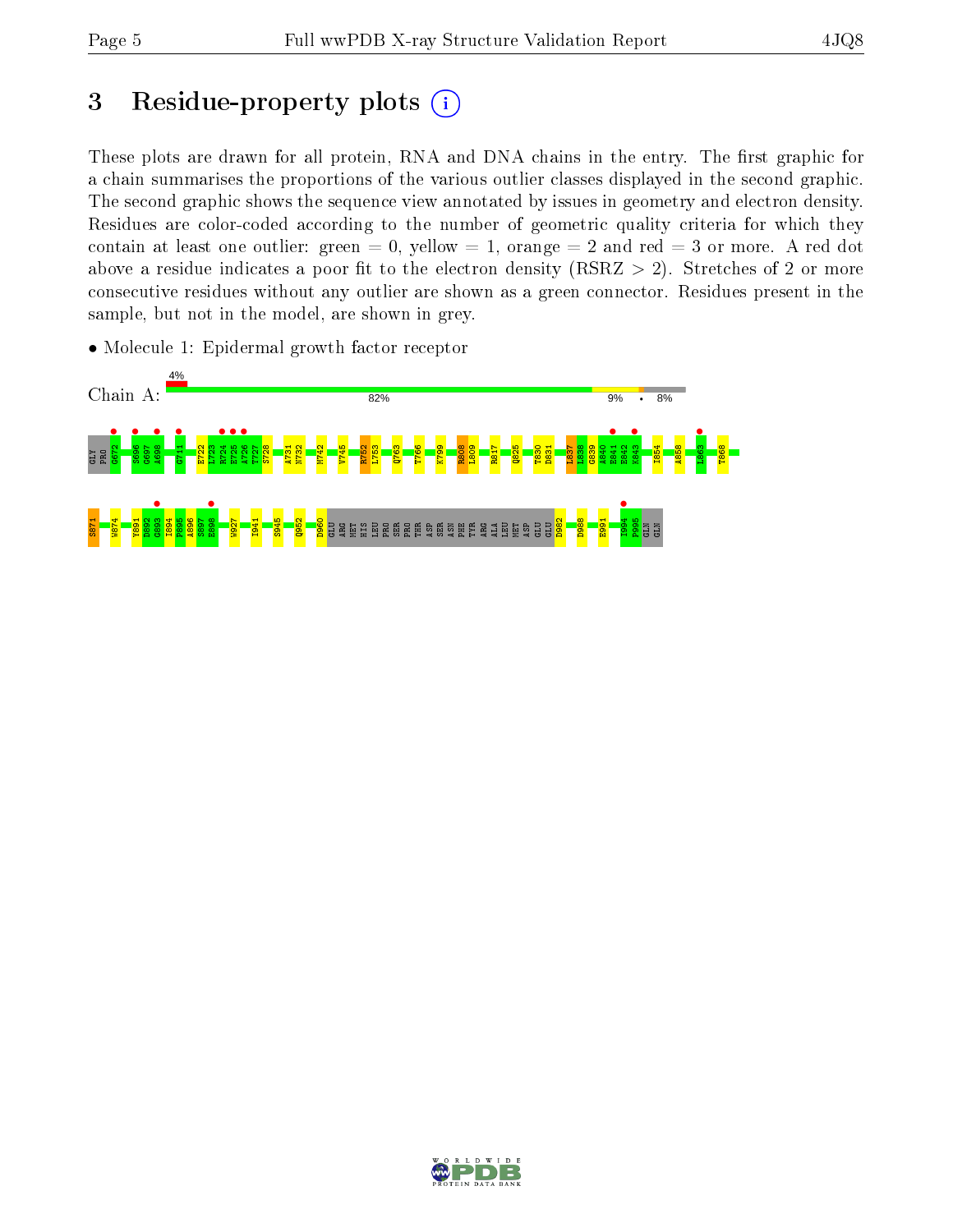# 4 Data and refinement statistics  $(i)$

| Property                                                             | Value                                           | Source     |
|----------------------------------------------------------------------|-------------------------------------------------|------------|
| Space group                                                          | I 2 3                                           | Depositor  |
| Cell constants                                                       | 146.75Å<br>146.75Å<br>146.75Å                   |            |
| a, b, c, $\alpha$ , $\beta$ , $\gamma$                               | $90.00^\circ$<br>$90.00^\circ$<br>$90.00^\circ$ | Depositor  |
| Resolution $(A)$                                                     | 30.00<br>$-2.83$                                | Depositor  |
|                                                                      | 26.79<br>$-2.83$                                | <b>EDS</b> |
| % Data completeness                                                  | $97.5(30.00-2.83)$                              | Depositor  |
| (in resolution range)                                                | 97.7 (26.79-2.83)                               | <b>EDS</b> |
| $R_{merge}$                                                          | 0.07                                            | Depositor  |
| $\mathrm{R}_{sym}$                                                   | (Not available)                                 | Depositor  |
| $\langle I/\sigma(I) \rangle^{-1}$                                   | $2.32$ (at 2.85Å)                               | Xtriage    |
| Refinement program                                                   | <b>REFMAC 5.7.0029</b>                          | Depositor  |
|                                                                      | $\overline{0.183}$ ,<br>0.232                   | Depositor  |
| $R, R_{free}$                                                        | 0.185<br>0.237<br>$\mathbf{r}$                  | DCC        |
| $R_{free}$ test set                                                  | 608 reflections $(4.90\%)$                      | wwPDB-VP   |
| Wilson B-factor $(A^2)$                                              | 60.7                                            | Xtriage    |
| Anisotropy                                                           | 0.000                                           | Xtriage    |
| Bulk solvent $k_{sol}(e/\mathring{A}^3)$ , $B_{sol}(\mathring{A}^2)$ | $0.33$ , 46.3                                   | <b>EDS</b> |
| L-test for twinning <sup>2</sup>                                     | $< L >$ = 0.49, $< L2$ > = 0.33                 | Xtriage    |
| Estimated twinning fraction                                          | $0.030$ for $-l,-k,-h$                          | Xtriage    |
| $F_o, F_c$ correlation                                               | 0.95                                            | <b>EDS</b> |
| Total number of atoms                                                | 2469                                            | wwPDB-VP   |
| Average B, all atoms $(A^2)$                                         | 60.0                                            | wwPDB-VP   |

Xtriage's analysis on translational NCS is as follows: The largest off-origin peak in the Patterson function is  $3.53\%$  of the height of the origin peak. No significant pseudotranslation is detected.

<sup>&</sup>lt;sup>2</sup>Theoretical values of  $\langle |L| \rangle$ ,  $\langle L^2 \rangle$  for acentric reflections are 0.5, 0.333 respectively for untwinned datasets, and 0.375, 0.2 for perfectly twinned datasets.



<span id="page-5-1"></span><span id="page-5-0"></span><sup>1</sup> Intensities estimated from amplitudes.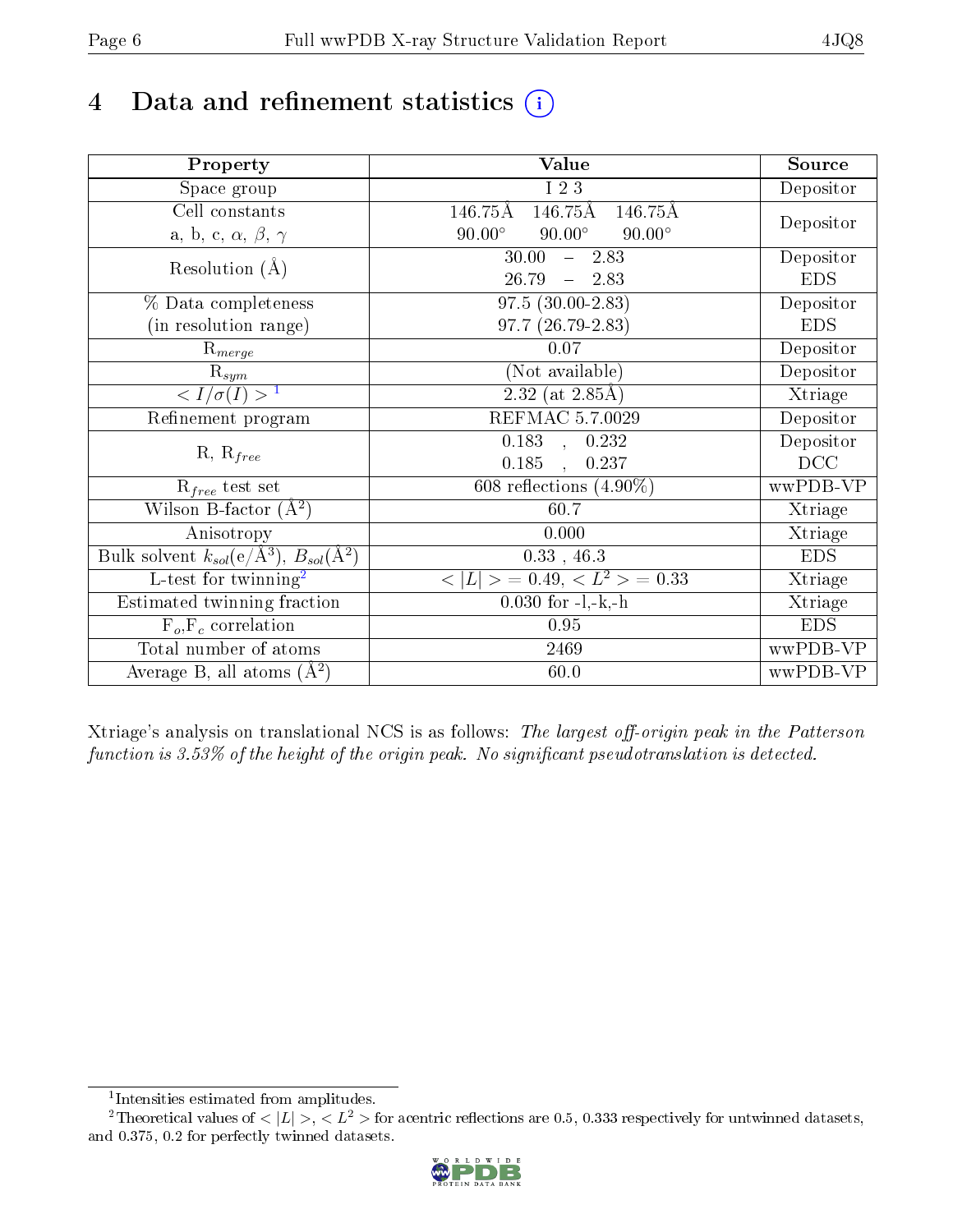# 5 Model quality  $(i)$

## 5.1 Standard geometry  $(i)$

Bond lengths and bond angles in the following residue types are not validated in this section: KJ8

The Z score for a bond length (or angle) is the number of standard deviations the observed value is removed from the expected value. A bond length (or angle) with  $|Z| > 5$  is considered an outlier worth inspection. RMSZ is the root-mean-square of all Z scores of the bond lengths (or angles).

| Mol | $\mid$ Chain |      | Bond lengths       | Bond angles |                         |  |
|-----|--------------|------|--------------------|-------------|-------------------------|--|
|     |              | RMSZ | $\# Z  > 5$        |             | RMSZ $\mid \#Z \mid >5$ |  |
|     |              | 0.58 | $1/2461$ $(0.0\%)$ | 0.65        | 0/3332                  |  |

All (1) bond length outliers are listed below:

|  |  | $\mid$ Mol $\mid$ Chain $\mid$ Res $\mid$ Type $\mid$ Atoms | Observed $(A)$   Ideal $(A)$ |  |
|--|--|-------------------------------------------------------------|------------------------------|--|
|  |  | 927   TRP   CD2-CE2   5.65                                  | -48                          |  |

There are no bond angle outliers.

There are no chirality outliers.

There are no planarity outliers.

### $5.2$  Too-close contacts  $(i)$

In the following table, the Non-H and H(model) columns list the number of non-hydrogen atoms and hydrogen atoms in the chain respectively. The H(added) column lists the number of hydrogen atoms added and optimized by MolProbity. The Clashes column lists the number of clashes within the asymmetric unit, whereas Symm-Clashes lists symmetry related clashes.

| Mol |      |      | Chain   Non-H   H(model)   H(added)   Clashes   Symm-Clashes |
|-----|------|------|--------------------------------------------------------------|
|     | 2409 | 2435 |                                                              |
|     |      |      |                                                              |
|     |      |      |                                                              |
|     | 2469 | 2466 |                                                              |

The all-atom clashscore is defined as the number of clashes found per 1000 atoms (including hydrogen atoms). The all-atom clashscore for this structure is 4.

All (22) close contacts within the same asymmetric unit are listed below, sorted by their clash magnitude.

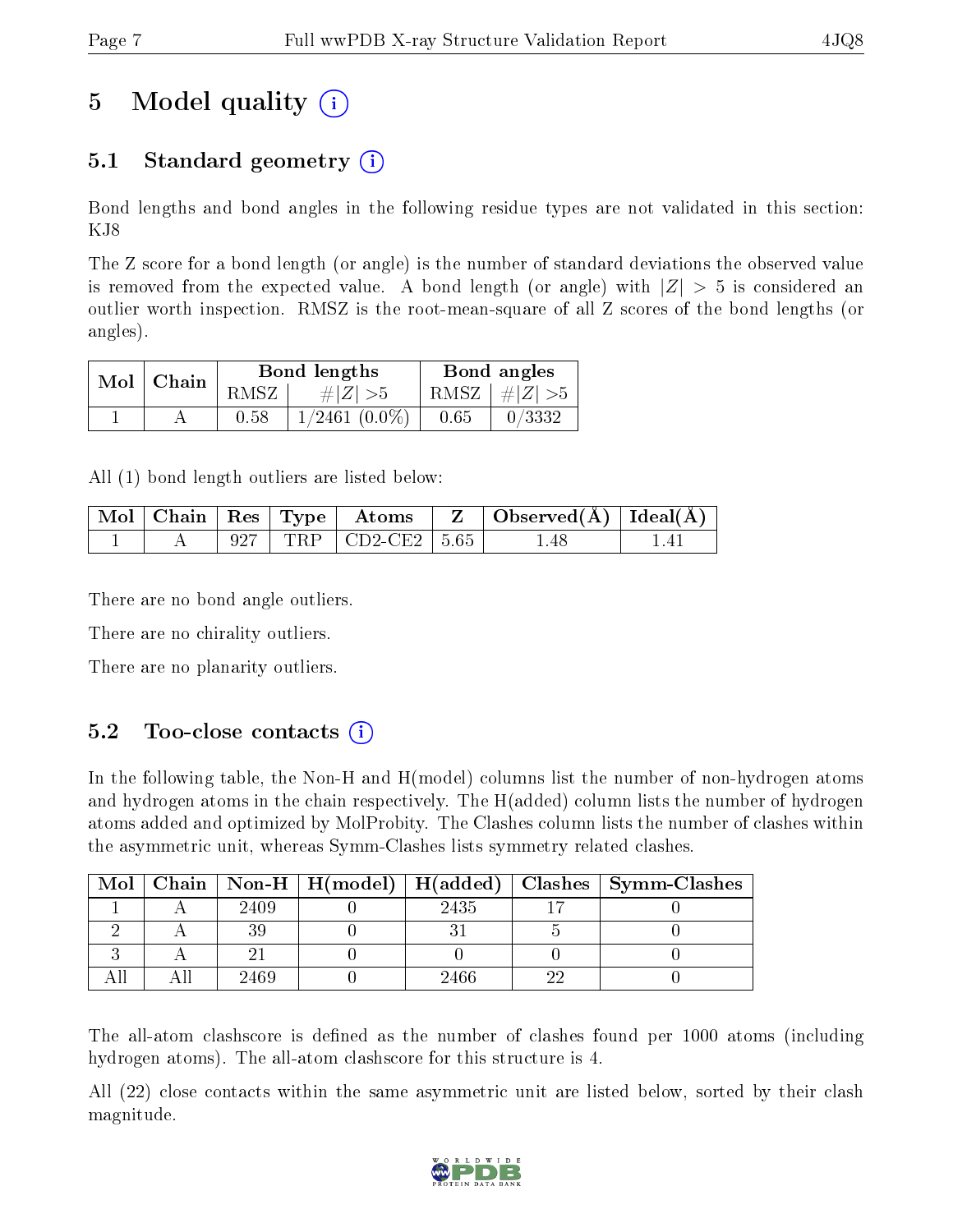|                      |                     | Interatomic    | Clash         |
|----------------------|---------------------|----------------|---------------|
| Atom-1               | Atom-2              | distance $(A)$ | overlap $(A)$ |
| 1: A:809:LEU:HD13    | 1:A:837:LEU:HD12    | 1.49           | 0.95          |
| 1:A:854:ILE:HD12     | 1:A:896:ALA:HB1     | 1.60           | 0.82          |
| 1: A:809:LEU:CD1     | 1: A:837:LEU:HD12   | 2.26           | 0.62          |
| 1: A:868:THR:H       | 1: A:871: SER:HB3   | 1.67           | 0.59          |
| 2:A:1001:KJ8:H23     | 2:A:1001:KJ8:C27    | 2.18           | 0.57          |
| 1:A:752:ARG:O        | 1: A:766:THR:HG22   | 2.04           | 0.56          |
| 2: A: 1001: KJ8: O33 | 2: A: 1001: KJ8:H14 | 2.04           | 0.56          |
| 1: A:941: ILE:O      | 1:A:945:SER:HB2     | 2.08           | 0.53          |
| 1: A:742: MET:HB3    | 1: A: 753: LEU: HB2 | 1.94           | 0.50          |
| 2:A:1001:KJ8:H17     | 2:A:1001:KJ8:C16    | 2.43           | 0.48          |
| 1:A:854:ILE:CD1      | 1:A:896:ALA:HB1     | 2.40           | 0.47          |
| 1: A:728: SER: HB3   | 1:A:731:ALA:HB3     | 1.97           | 0.47          |
| 1:A:745:VAL:O        | 1: A: 752: ARG: NH1 | 2.48           | 0.46          |
| 1:A:808:ARG:NH1      | 1: A.839: GLY:O     | 2.48           | 0.46          |
| 1: A:891:TYR:HB3     | 1:A:894:ILE:HD12    | 1.97           | 0.46          |
| 2:A:1001:KJ8:O33     | 2:A:1001:KJ8:C25    | 2.65           | 0.45          |
| 2: A: 1001: KJ8: C23 | 2: A: 1001: KJ8:H17 | 2.47           | 0.44          |
| 1: A:742: MET:CE     | 1: A:766:THR:HG21   | 2.49           | 0.43          |
| 1:A:858:ALA:HA       | 1: A:874:TRP:CD2    | 2.53           | 0.42          |
| 1:A:722:GLU:HB3      | 1: A:763: GLN: HG2  | 2.02           | 0.42          |
| 1: A:830:THR:HG23    | 1:A:831:ASP:N       | 2.35           | 0.42          |
| 1:A:799:LYS:HA       | 1: A:941: ILE:HD11  | 2.01           | 0.41          |

There are no symmetry-related clashes.

### 5.3 Torsion angles (i)

#### 5.3.1 Protein backbone (i)

In the following table, the Percentiles column shows the percent Ramachandran outliers of the chain as a percentile score with respect to all X-ray entries followed by that with respect to entries of similar resolution.

The Analysed column shows the number of residues for which the backbone conformation was analysed, and the total number of residues.

| $\mid$ Mol $\mid$ Chain $\mid$ | Analysed                                 | Favoured   Allowed   Outliers   Percentiles |  |                                 |  |
|--------------------------------|------------------------------------------|---------------------------------------------|--|---------------------------------|--|
|                                | $299/328$ (91\%)   282 (94\%)   17 (6\%) |                                             |  | $\parallel$ 100 100 $\parallel$ |  |

There are no Ramachandran outliers to report.

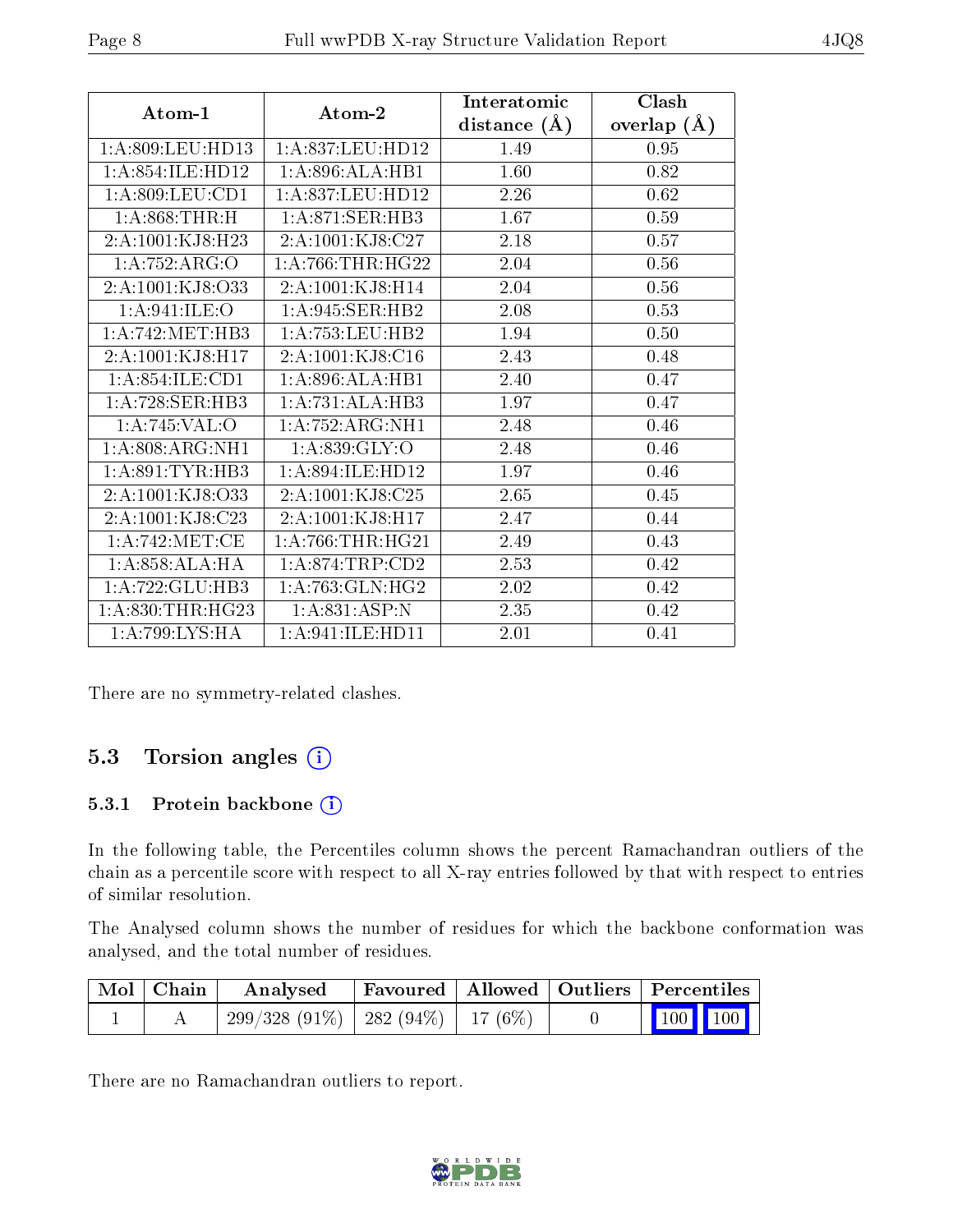#### 5.3.2 Protein sidechains  $(i)$

In the following table, the Percentiles column shows the percent sidechain outliers of the chain as a percentile score with respect to all X-ray entries followed by that with respect to entries of similar resolution.

The Analysed column shows the number of residues for which the sidechain conformation was analysed, and the total number of residues.

| $\mid$ Mol $\mid$ Chain | Analysed                                 | Rotameric   Outliers   Percentiles |       |  |
|-------------------------|------------------------------------------|------------------------------------|-------|--|
|                         | $263/288$ (91\%)   251 (95\%)   12 (5\%) |                                    | 27 51 |  |

All (12) residues with a non-rotameric sidechain are listed below:

| Mol          | ${\rm Chain}$ | Res | <b>Type</b>  |
|--------------|---------------|-----|--------------|
| 1            | А             | 732 | <b>ASN</b>   |
| 1            | А             | 752 | ARG          |
| 1            | А             | 808 | $\rm{ARG}$   |
| 1            | A             | 817 | ARG          |
| $\mathbf{1}$ | А             | 825 | $_{\rm GLN}$ |
| 1            | А             | 837 | LEU          |
| 1            | А             | 871 | SER.         |
| 1            | А             | 952 | GLN          |
| 1            | А             | 960 | <b>ASP</b>   |
| 1            | А             | 982 | ASP          |
| 1            | A             | 988 | <b>ASP</b>   |
|              | А             | 991 | GLU          |

Some sidechains can be flipped to improve hydrogen bonding and reduce clashes. All (1) such sidechains are listed below:

| VIol | Chain   Res | vpe |
|------|-------------|-----|
|      |             |     |

#### 5.3.3 RNA (i)

There are no RNA molecules in this entry.

#### 5.4 Non-standard residues in protein, DNA, RNA chains (i)

There are no non-standard protein/DNA/RNA residues in this entry.

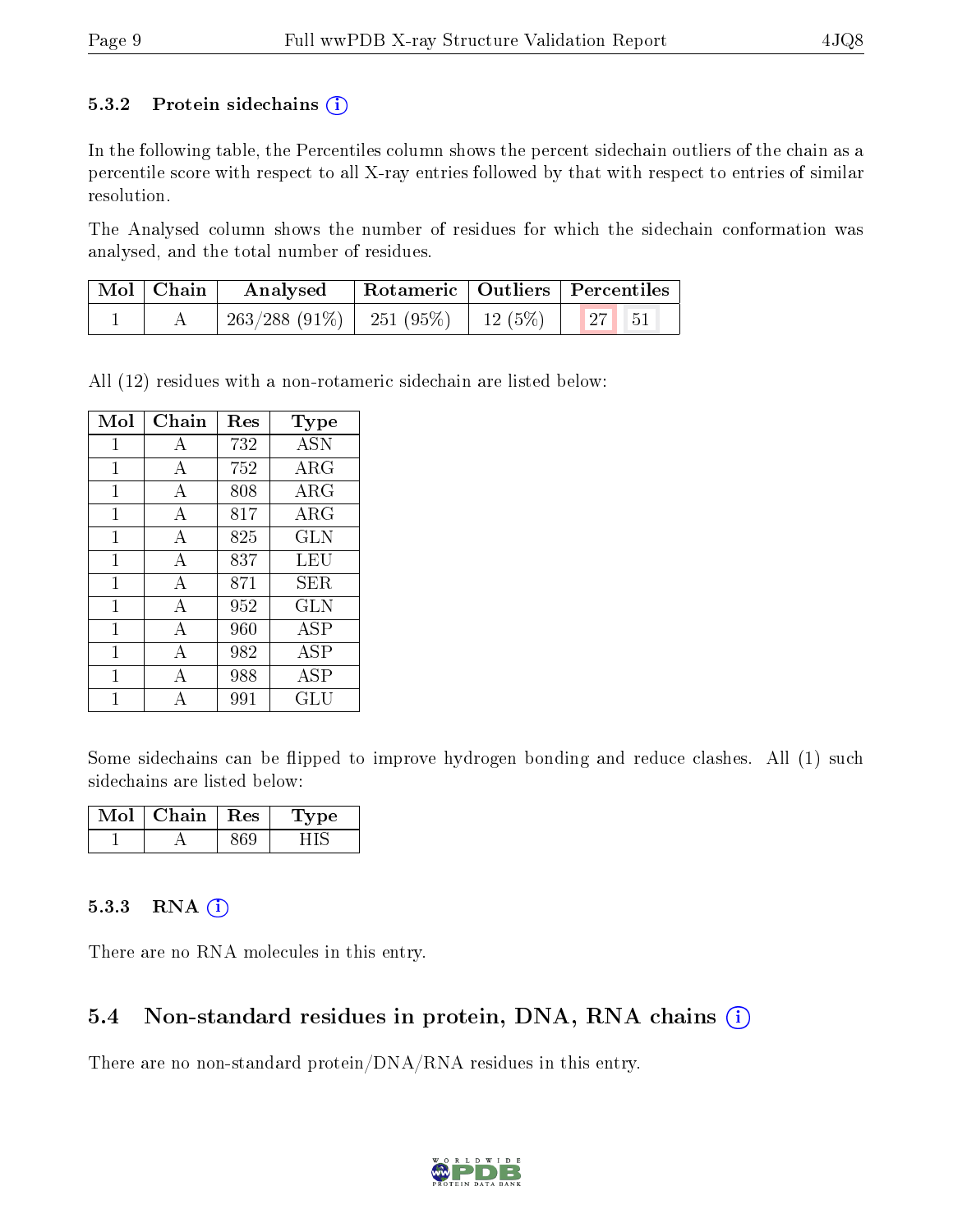#### 5.5 Carbohydrates (i)

There are no carbohydrates in this entry.

### 5.6 Ligand geometry  $(i)$

1 ligand is modelled in this entry.

In the following table, the Counts columns list the number of bonds (or angles) for which Mogul statistics could be retrieved, the number of bonds (or angles) that are observed in the model and the number of bonds (or angles) that are defined in the Chemical Component Dictionary. The Link column lists molecule types, if any, to which the group is linked. The Z score for a bond length (or angle) is the number of standard deviations the observed value is removed from the expected value. A bond length (or angle) with  $|Z| > 2$  is considered an outlier worth inspection. RMSZ is the root-mean-square of all Z scores of the bond lengths (or angles).

|  | Chain<br>${\rm Res}$<br>Mol<br>Type |  | Link   | Bond lengths |            |        | Bond angles |          |      |            |
|--|-------------------------------------|--|--------|--------------|------------|--------|-------------|----------|------|------------|
|  |                                     |  | Counts | RMSZ         | $\ E\ $    | Counts | RMSZ        | $\# Z $  |      |            |
|  | KJ8                                 |  | 1001   |              | 39, 43, 43 | 2.85   | $11(28\%)$  | 49,59,59 | 1.68 | $(8(16\%)$ |

In the following table, the Chirals column lists the number of chiral outliers, the number of chiral centers analysed, the number of these observed in the model and the number defined in the Chemical Component Dictionary. Similar counts are reported in the Torsion and Rings columns. '-' means no outliers of that kind were identified.

|     |      |  | Mol   Type   Chain   Res   Link   Chirals   Torsions | $\parallel$ Rings |
|-----|------|--|------------------------------------------------------|-------------------|
| KJ8 | 1001 |  | $\frac{5/25/27/27}{10/5/5/5}$                        |                   |

All (11) bond length outliers are listed below:

| Mol            | Chain | Res  | <b>Type</b> | Atoms     | $Z_{\parallel}$ | Observed $(A)$ | Ideal(A) |
|----------------|-------|------|-------------|-----------|-----------------|----------------|----------|
| 2              | А     | 1001 | KJ8         | $C1-C16$  | $-10.60$        | 1.36           | 1.49     |
| $\overline{2}$ | А     | 1001 | KJ8         | $C10-C2$  | $-7.65$         | 1.33           | 1.46     |
| $\overline{2}$ | А     | 1001 | KJ8         | $C17-CA$  | $-5.83$         | 1.43           | 1.52     |
| $\overline{2}$ | А     | 1001 | KJ8         | $C9-C5$   | $-5.77$         | 1.37           | 1.44     |
| $\overline{2}$ | A     | 1001 | KJ8         | $C7-N6$   | 4.72            | 1.39           | 1.32     |
| $\overline{2}$ | А     | 1001 | KJ8         | $C1-C5$   | $-3.61$         | 1.37           | 1.42     |
| $\overline{2}$ | А     | 1001 | KJ8         | $C7-N8$   | 2.76            | 1.39           | 1.33     |
| $\overline{2}$ | А     | 1001 | KJ8         | $C30-C29$ | 2.62            | 1.56           | 1.51     |
| $\overline{2}$ | А     | 1001 | KJ8         | $CA-N$    | 2.59            | 1.49           | 1.45     |
| $\overline{2}$ | А     | 1001 | KJ8         | $C5-C4$   | $-2.42$         | 1.36           | 1.42     |
| $\overline{2}$ | А     | 1001 | KJ8         | C26-N28   | $-2.20$         | 1.37           | 1.41     |

All (8) bond angle outliers are listed below:

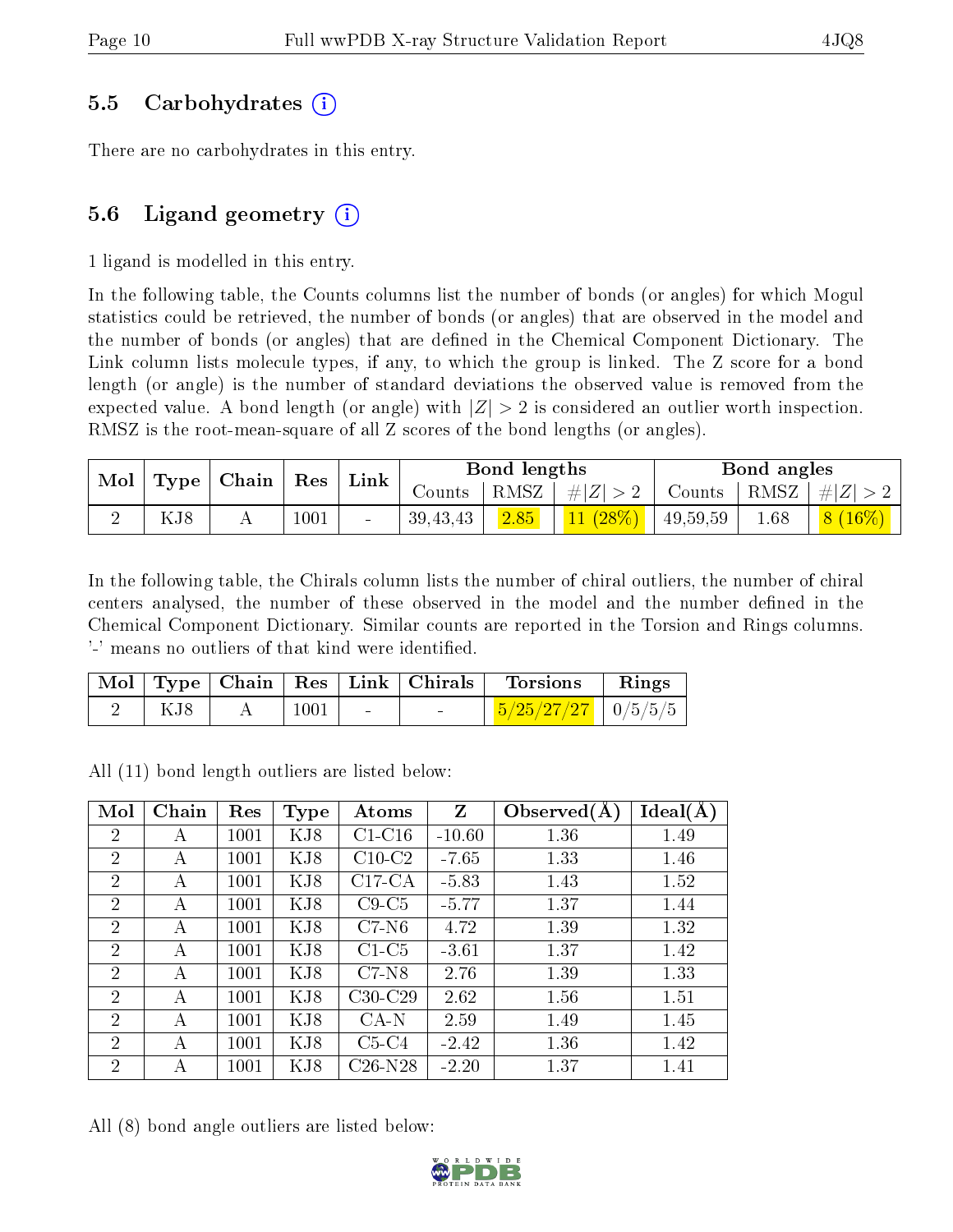| Mol            | Chain | Res  | <b>Type</b> | Atoms                                             | Z       | Observed $(°)$ | $\text{Ideal}({}^o)$ |
|----------------|-------|------|-------------|---------------------------------------------------|---------|----------------|----------------------|
| $\overline{2}$ | А     | 1001 | KJ8         | N6-C7-N8                                          | $-6.44$ | 118.62         | 128.68               |
| $\overline{2}$ | А     | 1001 | KJ8         | $C7-N8-C9$                                        | 4.16    | 120.16         | 116.59               |
| $\overline{2}$ | А     | 1001 | KJ8         | C <sub>26</sub> -N <sub>28</sub> -C <sub>29</sub> | $-3.61$ | 121.18         | 127.50               |
| $\overline{2}$ | А     | 1001 | KJ8         | $C1-C2-C10$                                       | 3.48    | 132.10         | 127.13               |
| $\overline{2}$ | А     | 1001 | KJ8         | $C7-N6-C4$                                        | 2.42    | 119.12         | 113.45               |
| $\overline{2}$ | А     | 1001 | KJ8         | $C11-C10-C2$                                      | 2.37    | 123.60         | 120.29               |
| $\overline{2}$ | А     | 1001 | KJ8         | C30-C31-N32                                       | $-2.30$ | 110.38         | 113.50               |
| $\overline{2}$ | А     | 1001 | KJ8         | $C15-C10-C2$                                      | $-2.28$ | 117.11         | 120.29               |

There are no chirality outliers.

All (5) torsion outliers are listed below:

| Mol      | Chain | Res  | Type | Atoms                                                              |
|----------|-------|------|------|--------------------------------------------------------------------|
| $\Omega$ |       | 1001 | KJ8  | C <sub>30</sub> -C <sub>31</sub> -N <sub>32</sub> -C <sub>35</sub> |
| 2        |       | 1001 | K.I8 | C <sub>30</sub> -C <sub>31</sub> -N <sub>32</sub> -C <sub>34</sub> |
| 2        |       | 1001 | K.I8 | C <sub>29</sub> -C <sub>30</sub> -C <sub>31</sub> -N <sub>32</sub> |
| $\cdot$  |       | 1001 | KJ8  | C11-C10-C2-C1                                                      |
| 9        |       |      | K.I8 | $C15-C10-C2-C1$                                                    |

There are no ring outliers.

1 monomer is involved in 5 short contacts:

|  |            | Mol   Chain   Res   Type   Clashes   Symm-Clashes |
|--|------------|---------------------------------------------------|
|  | $1001$ KJ8 |                                                   |

The following is a two-dimensional graphical depiction of Mogul quality analysis of bond lengths, bond angles, torsion angles, and ring geometry for all instances of the Ligand of Interest. In addition, ligands with molecular weight > 250 and outliers as shown on the validation Tables will also be included. For torsion angles, if less then 5% of the Mogul distribution of torsion angles is within 10 degrees of the torsion angle in question, then that torsion angle is considered an outlier. Any bond that is central to one or more torsion angles identified as an outlier by Mogul will be highlighted in the graph. For rings, the root-mean-square deviation (RMSD) between the ring in question and similar rings identified by Mogul is calculated over all ring torsion angles. If the average RMSD is greater than 60 degrees and the minimal RMSD between the ring in question and any Mogul-identified rings is also greater than 60 degrees, then that ring is considered an outlier. The outliers are highlighted in purple. The color gray indicates Mogul did not find sufficient equivalents in the CSD to analyse the geometry.

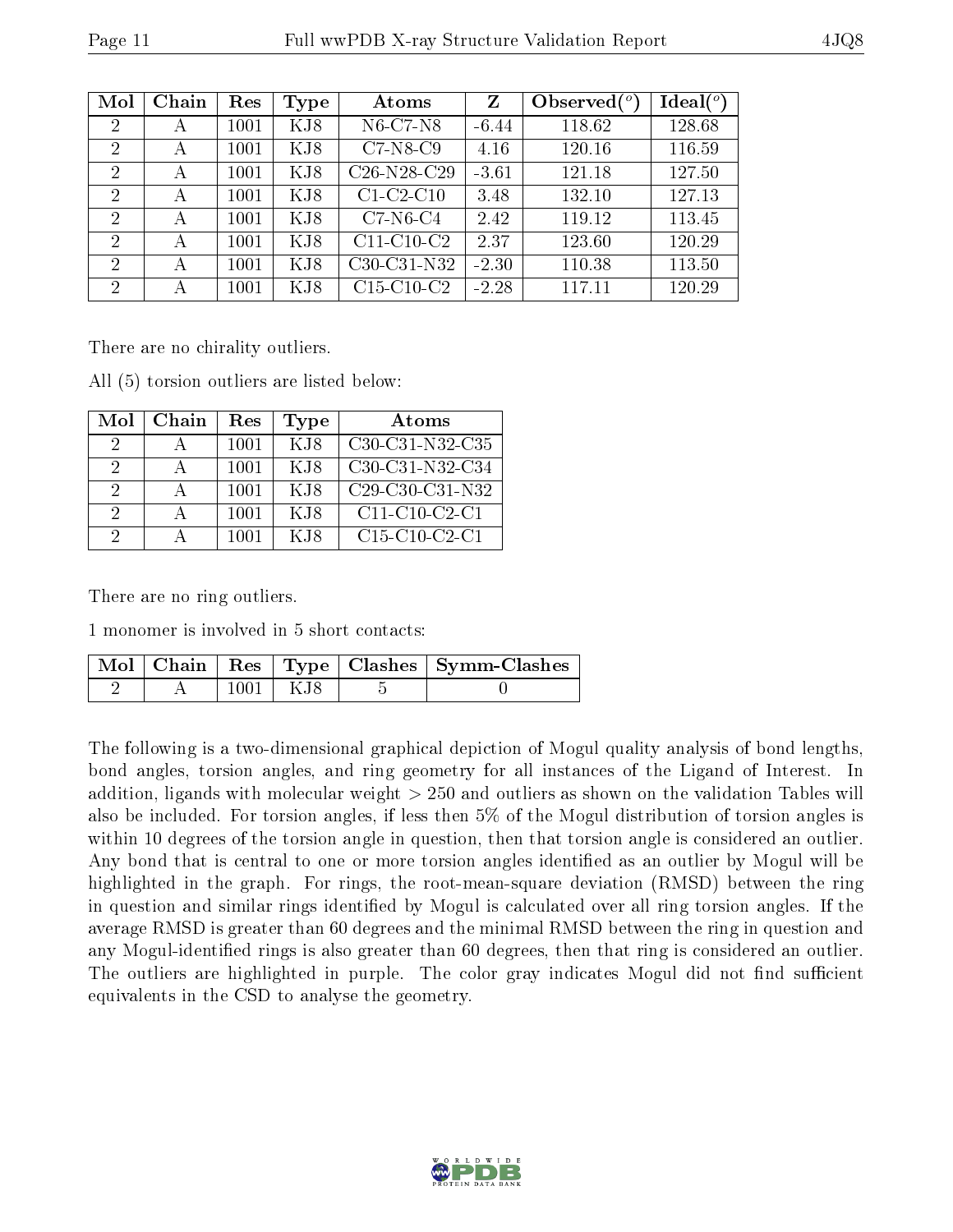

## 5.7 [O](https://www.wwpdb.org/validation/2017/XrayValidationReportHelp#nonstandard_residues_and_ligands)ther polymers (i)

There are no such residues in this entry.

## 5.8 Polymer linkage issues (i)

There are no chain breaks in this entry.

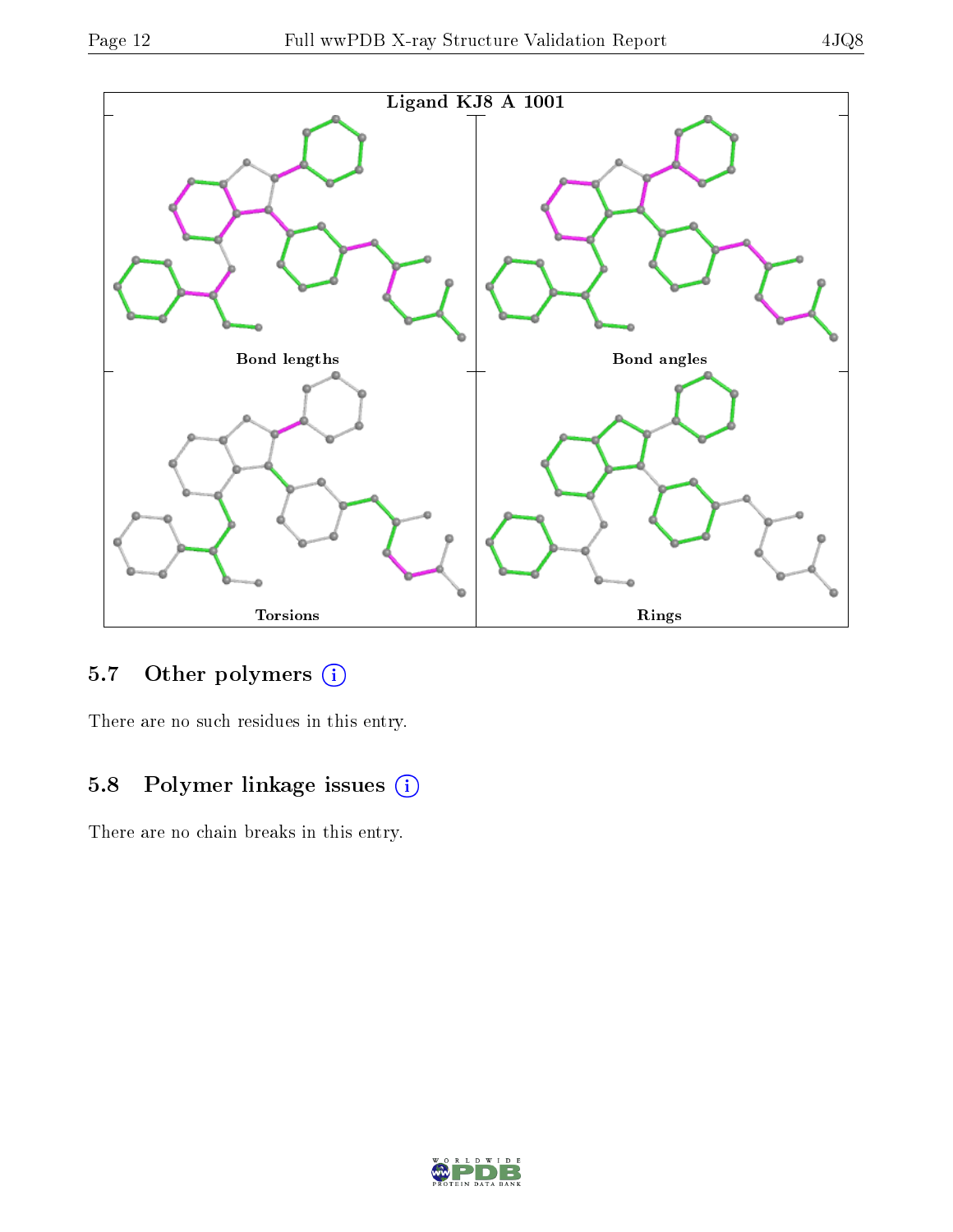## 6 Fit of model and data  $(i)$

### 6.1 Protein, DNA and RNA chains  $(i)$

In the following table, the column labelled  $#RSRZ> 2'$  contains the number (and percentage) of RSRZ outliers, followed by percent RSRZ outliers for the chain as percentile scores relative to all X-ray entries and entries of similar resolution. The OWAB column contains the minimum, median,  $95<sup>th</sup>$  percentile and maximum values of the occupancy-weighted average B-factor per residue. The column labelled ' $Q< 0.9$ ' lists the number of (and percentage) of residues with an average occupancy less than 0.9.

| $\mid$ Mol $\mid$ Chain | Analysed        | ${ <\hspace{-1.5pt} {\rm RSRZ} \hspace{-1.5pt}>}$ | $\rm \#RSRZ{>}2$ |  | $\rm{OWAB}(\AA^2)$ $\vert$ Q<0.9 $\vert$ |  |
|-------------------------|-----------------|---------------------------------------------------|------------------|--|------------------------------------------|--|
|                         | $303/328(92\%)$ | $-0.08$                                           |                  |  | 13 (4\%)   35   27   30, 53, 104, 152    |  |

All (13) RSRZ outliers are listed below:

| Mol | Chain          | $\operatorname{Res}% \left( \mathcal{N}\right) \equiv\operatorname{Res}(\mathcal{N}_{0})\cap\mathcal{N}_{1}$ | Type       | $_{\rm RSRZ}$ |  |
|-----|----------------|--------------------------------------------------------------------------------------------------------------|------------|---------------|--|
| 1   | А              | 725                                                                                                          | GLU        | 3.5           |  |
| 1   | A              | 724                                                                                                          | ARG        | 3.2           |  |
| 1   | A              | 994                                                                                                          | ILE        | 3.1           |  |
| 1   | А              | 698                                                                                                          | ALA        | 3.0           |  |
| 1   | A              | 696                                                                                                          | SER.       | 2.8           |  |
| 1   | А              | 841                                                                                                          | GLU        | 2.8           |  |
| 1   | A              | 711                                                                                                          | GLY        | 2.7           |  |
| 1   | A              | 893                                                                                                          | GLY        | 2.7           |  |
| 1   | A              | 843                                                                                                          | LYS        | 2.3           |  |
| 1   | $\overline{A}$ | 898                                                                                                          | GLU        | 2.2           |  |
| 1   | А              | 726                                                                                                          | ALA        | 2.2           |  |
| 1   | А              | 672                                                                                                          | <b>GLY</b> | 2.1           |  |
| 1   | А              | 863                                                                                                          | LEU        | 2.0           |  |

### 6.2 Non-standard residues in protein, DNA, RNA chains (i)

There are no non-standard protein/DNA/RNA residues in this entry.

### 6.3 Carbohydrates (i)

There are no carbohydrates in this entry.